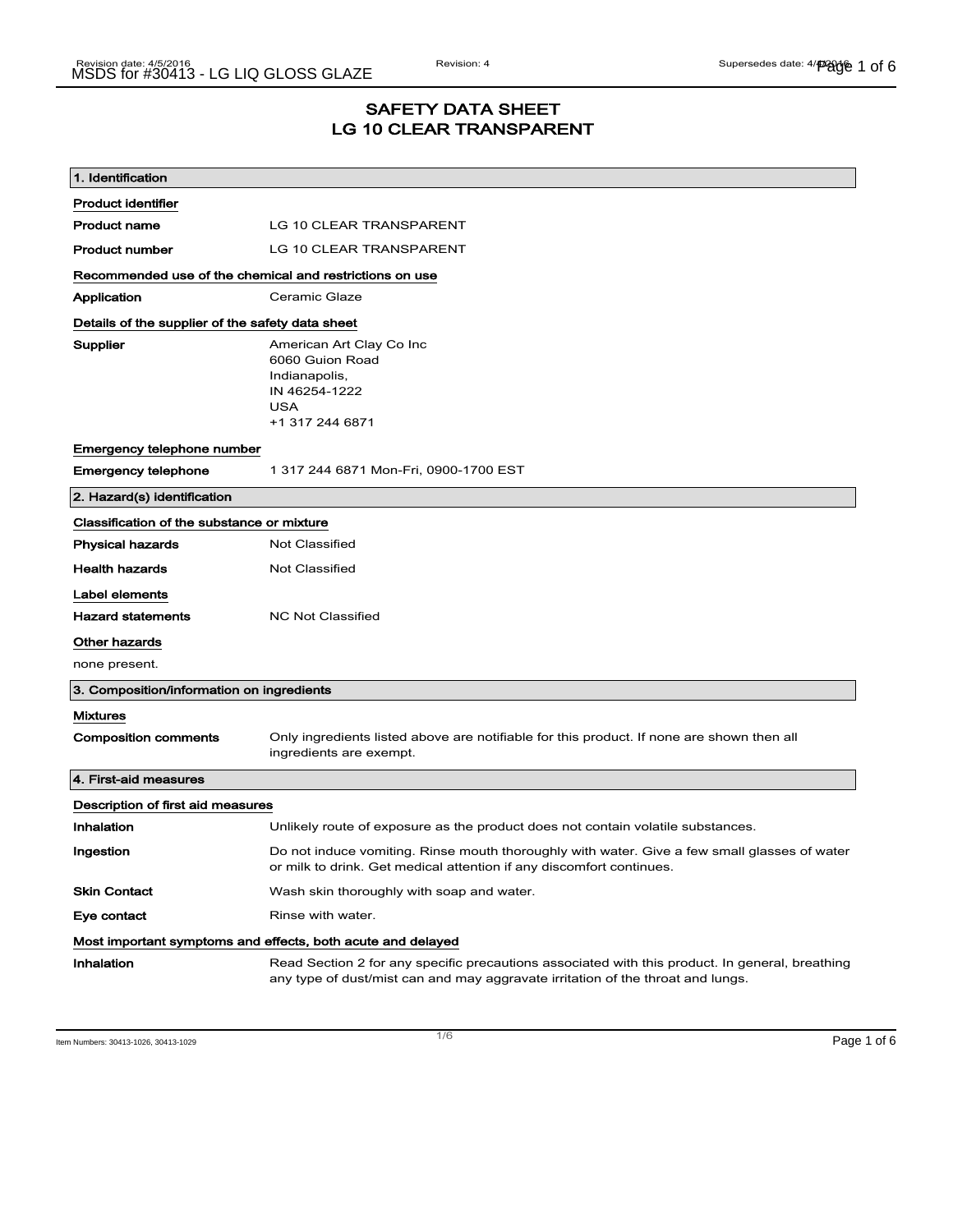| Ingestion                                                    | Read Section 2 for any specific precautions associated with the use of this product. Products<br>with specific warnings about ingestion will give guidance there.                                                                                                                                           |  |
|--------------------------------------------------------------|-------------------------------------------------------------------------------------------------------------------------------------------------------------------------------------------------------------------------------------------------------------------------------------------------------------|--|
| Skin contact                                                 | Read Section 2 for any specific precautions associated with the use of this product. In general<br>most ceramic glazes, clays and special products will tend to have a drying effect on the skin<br>and may cause some sensitivity to users with sensitive skin.                                            |  |
| Eye contact                                                  | Read Section 2 for any specific precautions associated with the use of this product. In general<br>most ceramic and special products contain materials that maybe abrasive to eyes. Keeping<br>materials from contacting the eyes is prudent. If contact does occur, flush with clean water, do<br>not rub. |  |
|                                                              | Indication of immediate medical attention and special treatment needed                                                                                                                                                                                                                                      |  |
| Notes for the doctor                                         | Treat symptomatically.                                                                                                                                                                                                                                                                                      |  |
| 5.Fire-fighting measures                                     |                                                                                                                                                                                                                                                                                                             |  |
| Extinguishing media                                          |                                                                                                                                                                                                                                                                                                             |  |
| Suitable extinguishing media                                 | Use fire-extinguishing media suitable for the surrounding fire.                                                                                                                                                                                                                                             |  |
| Special hazards arising from the substance or mixture        |                                                                                                                                                                                                                                                                                                             |  |
| Specific hazards                                             | The product is not believed to present a hazard due to its physical nature.                                                                                                                                                                                                                                 |  |
| Advice for firefighters                                      |                                                                                                                                                                                                                                                                                                             |  |
| Special protective equipment<br>for firefighters             | Use protective equipment appropriate for surrounding materials.                                                                                                                                                                                                                                             |  |
| 6. Accidental release measures                               |                                                                                                                                                                                                                                                                                                             |  |
|                                                              | Personal precautions, protective equipment and emergency procedures                                                                                                                                                                                                                                         |  |
| <b>Personal precautions</b>                                  | For personal protection, see Section 8.                                                                                                                                                                                                                                                                     |  |
| <b>Environmental precautions</b>                             |                                                                                                                                                                                                                                                                                                             |  |
| <b>Environmental precautions</b>                             | Please read Section 2 completely. If any environmental warnings such as; H411 or H412 are<br>listed in Section 2, please use appropriate procedures when disposing of product and<br>container. Do not put materials into waterways or sewers.                                                              |  |
| Methods and material for containment and cleaning up         |                                                                                                                                                                                                                                                                                                             |  |
| Methods for cleaning up                                      | Collect spillage for reclamation or absorb in vermiculite, dry sand or similar material.                                                                                                                                                                                                                    |  |
| Reference to other sections                                  | For waste disposal, see Section 13. For personal protection, see Section 8.                                                                                                                                                                                                                                 |  |
| 7. Handling and storage                                      |                                                                                                                                                                                                                                                                                                             |  |
| Precautions for safe handling                                |                                                                                                                                                                                                                                                                                                             |  |
| Usage precautions                                            | Read label before use. Do not eat, drink or smoke when using this product. Good personal<br>hygiene procedures should be implemented. Wash hands and any other contaminated areas<br>of the body with soap and water before leaving the work site.                                                          |  |
| Conditions for safe storage, including any incompatibilities |                                                                                                                                                                                                                                                                                                             |  |
| Storage precautions                                          | Store in tightly-closed, original container in a dry and cool place.                                                                                                                                                                                                                                        |  |
| Specific end uses(s)                                         |                                                                                                                                                                                                                                                                                                             |  |
| Specific end use(s)                                          | The identified uses for this product are detailed in Section 1.2.                                                                                                                                                                                                                                           |  |
| 8. Exposure Controls/personal protection                     |                                                                                                                                                                                                                                                                                                             |  |

Item Numbers: 30413-1026, 30413-1029 Page 2 of 6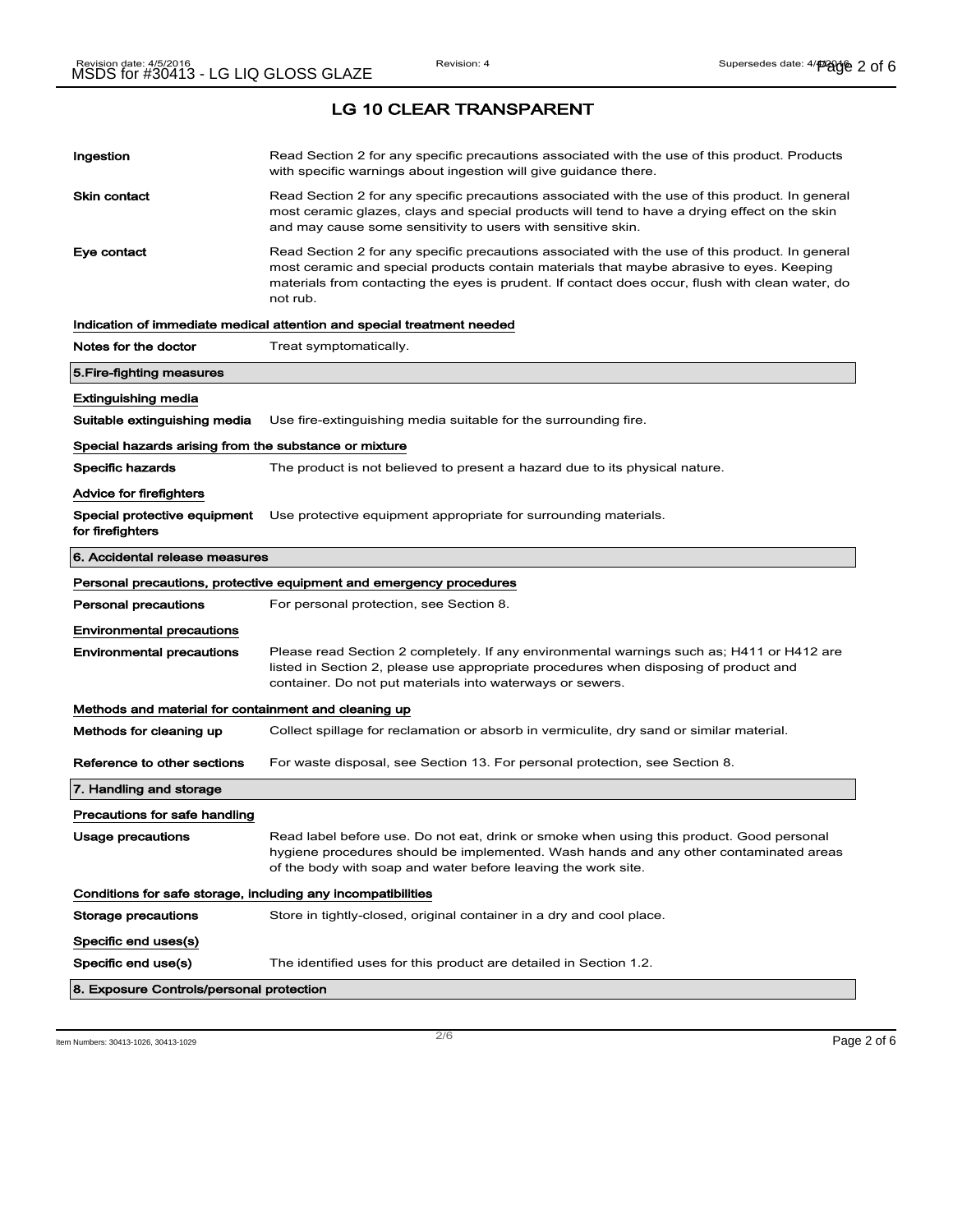| Ingredient comments                 | Only ingredients listed n Section 3 are notifiable for this product. If none are shown then all<br>ingredients are exempt.                                                                                           |
|-------------------------------------|----------------------------------------------------------------------------------------------------------------------------------------------------------------------------------------------------------------------|
| <b>Exposure controls</b>            |                                                                                                                                                                                                                      |
| Appropriate engineering<br>controls | No specific ventilations requirements unless the "FAN" pictogram is shown above or specified<br>in Section 2.                                                                                                        |
| Eye/face protection                 | No specific eye protection required unless the "EYE PROTECTION" pictogram is shown<br>above or specified in Section 2.                                                                                               |
| <b>Hand protection</b>              | No specific hand protection required unless the "HAND PROTECTION" pictogram is shown<br>above or specified in Section 2.                                                                                             |
| Hygiene measures                    | Using good personal hygiene practices is always appropriate. Keeping a clean work space,<br>cleaning up properly when done, and not eating, drinking or smoking when using this product.                             |
| <b>Respiratory protection</b>       | No specific respiratory protection required unless the "RESPIRATOR" pictogram is shown<br>above or specified in Section 2. Using the appropriate certified protection for the operation is<br>important if required. |

### 9. Physical and Chemical Properties

### Information on basic physical and chemical properties

| Appearance                                      | Colored liquid.           |
|-------------------------------------------------|---------------------------|
| Color                                           | Various colors.           |
| Odor                                            | Almost odorless.          |
| Odor threshold                                  | No information available. |
| рH                                              | $6 - 8$                   |
| Melting point                                   | No information available. |
| Initial boiling point and range                 | No information available. |
| <b>Flash point</b>                              | No information available. |
| <b>Evaporation rate</b>                         | No information available. |
| Flammability (solid, gas)                       | No information available. |
| Upper/lower flammability or<br>explosive limits | No information available. |
| Vapour pressure                                 | No information available. |
| <b>Relative density</b>                         | Greater than 1.0          |
| Solubility(ies)                                 | Not applicable.           |
| <b>Partition coefficient</b>                    | No information available. |
| <b>Auto-ignition temperature</b>                | Not applicable.           |
| <b>Decomposition Temperature</b>                | No information available. |
| <b>Viscosity</b>                                | No information available. |
| <b>Explosive properties</b>                     | none                      |
| Oxidising properties                            | none                      |
| Other information                               | Not applicable.           |

Item Numbers: 30413-1026, 30413-1029 Page 3 of 6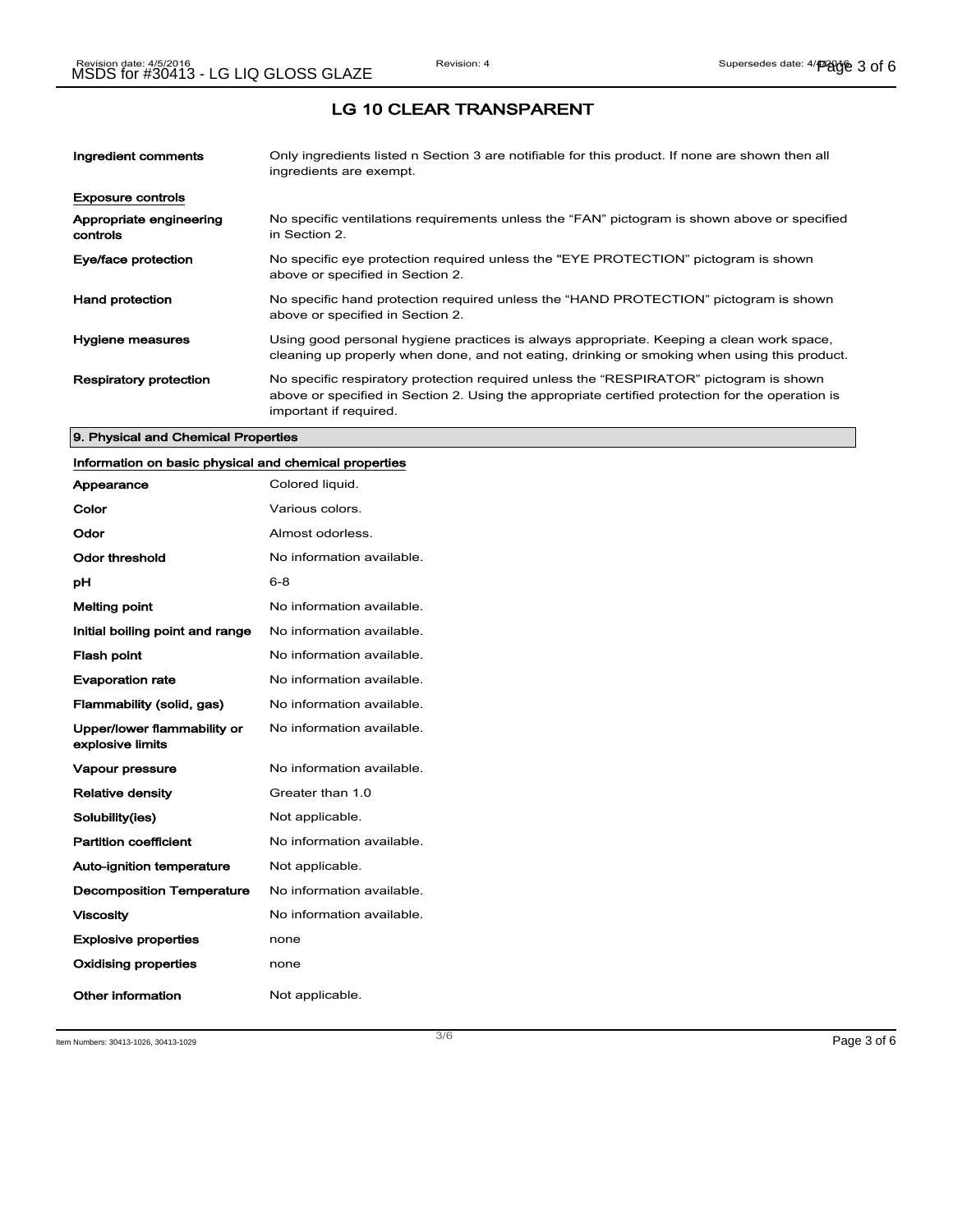## LG 10 CLEAR TRANSPARENT

| 10. Stability and reactivity                                                |                                                                                                                                                                                                                                                |
|-----------------------------------------------------------------------------|------------------------------------------------------------------------------------------------------------------------------------------------------------------------------------------------------------------------------------------------|
| Reactivity                                                                  | There are no known reactivity hazards associated with this product.                                                                                                                                                                            |
| <b>Stability</b>                                                            | No particular stability concerns.                                                                                                                                                                                                              |
| Possibility of hazardous<br>reactions                                       | None known.                                                                                                                                                                                                                                    |
| Conditions to avoid                                                         | None known.                                                                                                                                                                                                                                    |
| <b>Materials to avoid</b>                                                   | None known.                                                                                                                                                                                                                                    |
| Hazardous decomposition<br>products                                         | None known.                                                                                                                                                                                                                                    |
| 11. Toxicological information                                               |                                                                                                                                                                                                                                                |
| Information on toxicological effects                                        |                                                                                                                                                                                                                                                |
| <b>Toxicological effects</b>                                                | Please read Section 2 thoroughly to understand the toxicological risks, (if any) and<br>precautions for safe use (if any).                                                                                                                     |
| Acute toxicity - inhalation<br><b>ATE inhalation (dusts/mists)</b><br>mg/l) | 17.16                                                                                                                                                                                                                                          |
| Skin corrosion/irritation                                                   |                                                                                                                                                                                                                                                |
| <b>Skin sensitization</b>                                                   |                                                                                                                                                                                                                                                |
| <b>Skin sensitisation</b>                                                   | Based on available data the classification criteria are not met.                                                                                                                                                                               |
| Eye contact                                                                 | May cause temporary eye irritation.                                                                                                                                                                                                            |
| 12. Ecological Information                                                  |                                                                                                                                                                                                                                                |
| Ecotoxicity                                                                 | Please read Section 2 completely. If any environmental warnings such as; H411 or H412 are<br>listed in Section 2, please use appropriate procedures when disposing of product and<br>container. Do not put materials into waterways or sewers. |
| <b>Toxicity</b>                                                             |                                                                                                                                                                                                                                                |
| Toxicity                                                                    | Please read Section 2 completely. If any environmental warnings such as; H411 or H412 are<br>listed in Section 2, please use appropriate procedures when disposing of product and<br>container. Do not put materials into waterways or sewers. |
| Persistence and degradability                                               |                                                                                                                                                                                                                                                |
| Persistence and degradability                                               | No data available.                                                                                                                                                                                                                             |
| <b>Biodegradation</b>                                                       | Not inherently biodegradable.                                                                                                                                                                                                                  |
| <b>Bioaccumulative potential</b><br><b>Partition coefficient</b>            | No information available.                                                                                                                                                                                                                      |
| Mobility in soil                                                            |                                                                                                                                                                                                                                                |
| <b>Mobility</b>                                                             | Semi-mobile.                                                                                                                                                                                                                                   |
| <b>Results of PBT and vPvB assessment</b>                                   |                                                                                                                                                                                                                                                |

Item Numbers: 30413-1026, 30413-1029  $\blacksquare$  Page 4 of 6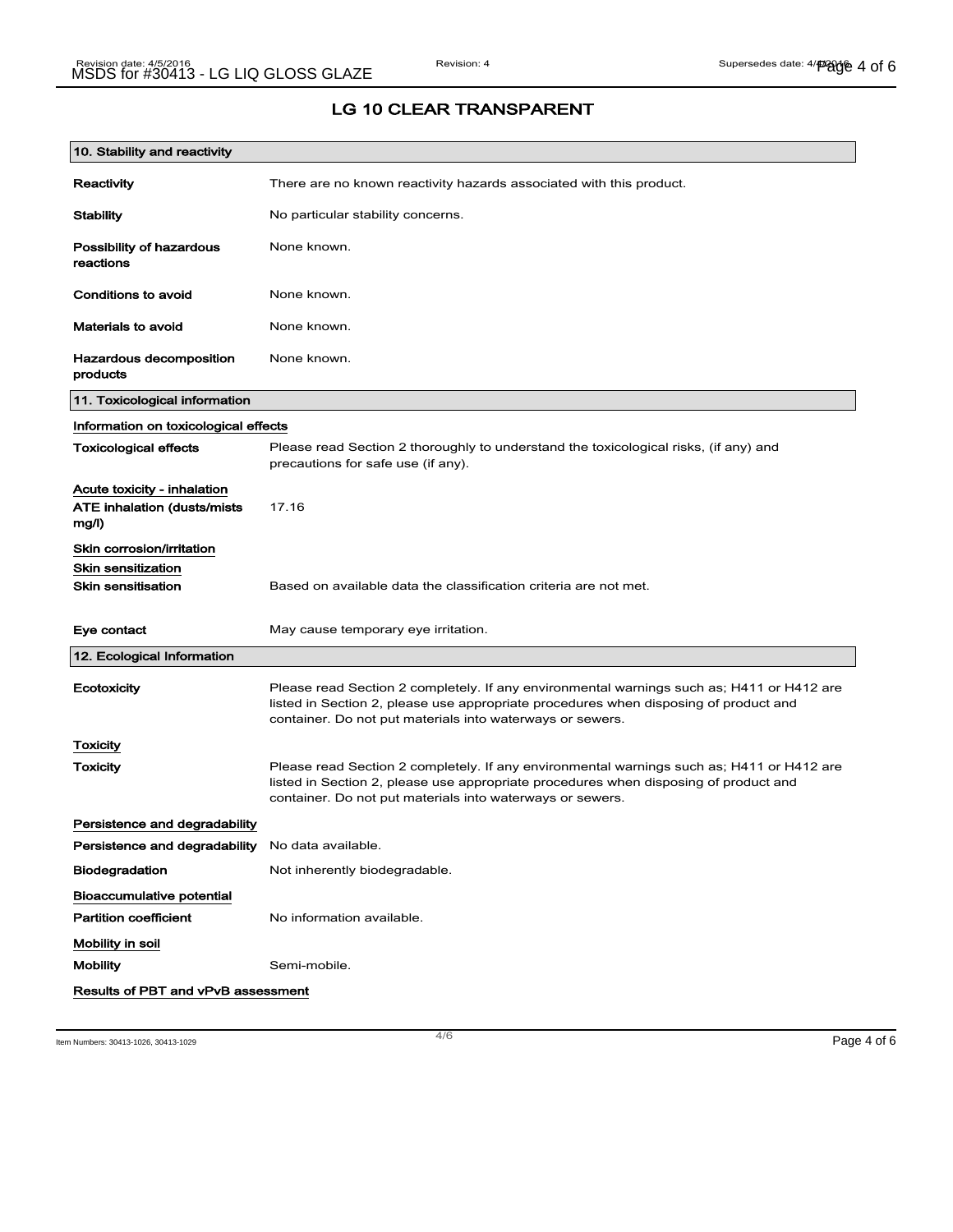| Results of PBT and vPvB<br>assessment                                                          | This product does not contain any substances classified as PBT or vPvB.                                                                                                                             |
|------------------------------------------------------------------------------------------------|-----------------------------------------------------------------------------------------------------------------------------------------------------------------------------------------------------|
| Other adverse effects                                                                          |                                                                                                                                                                                                     |
| Other adverse effects                                                                          | None known.                                                                                                                                                                                         |
| 13. Disposal considerations                                                                    |                                                                                                                                                                                                     |
| Waste treatment methods                                                                        |                                                                                                                                                                                                     |
| General information                                                                            | Dispose of waste product or used containers in accordance with local regulations When<br>handling waste, the safety precautions applying to handling of the product should be<br>considered.        |
| 14. Transport information                                                                      |                                                                                                                                                                                                     |
| General                                                                                        | The product is not covered by international regulations on the transport of dangerous goods<br>(IMDG, IATA, DoT).                                                                                   |
| UN Number                                                                                      |                                                                                                                                                                                                     |
| Not applicable.                                                                                |                                                                                                                                                                                                     |
| UN proper shipping name                                                                        |                                                                                                                                                                                                     |
| Not applicable.                                                                                |                                                                                                                                                                                                     |
| Transport hazard class(es)                                                                     |                                                                                                                                                                                                     |
| No transport warning sign required.                                                            |                                                                                                                                                                                                     |
| Packing group                                                                                  |                                                                                                                                                                                                     |
| Not applicable.                                                                                |                                                                                                                                                                                                     |
| <b>Environmental hazards</b>                                                                   |                                                                                                                                                                                                     |
| <b>Environmentally Hazardous Substance</b>                                                     |                                                                                                                                                                                                     |
|                                                                                                | Please refer to Section 2 for any environmental hazards associated with this product. If H411/H412 warnings are shown then<br>please verify packaging and labeling requirements for larger volumes. |
| Special precautions for user                                                                   |                                                                                                                                                                                                     |
| Not applicable.                                                                                |                                                                                                                                                                                                     |
| Transport in bulk according to Not applicable.<br>Annex II of MARPOL 73/78<br>and the IBC Code |                                                                                                                                                                                                     |

15. Regulatory information

#### US State Regulations

California Proposition 65 Carcinogens and Reproductive Toxins

None of the ingredients are listed or exempt.

#### Inventories

Canada - DSL/NDSL

All the ingredients are listed or exempt.

### US - TSCA

All the ingredients are listed or exempt.